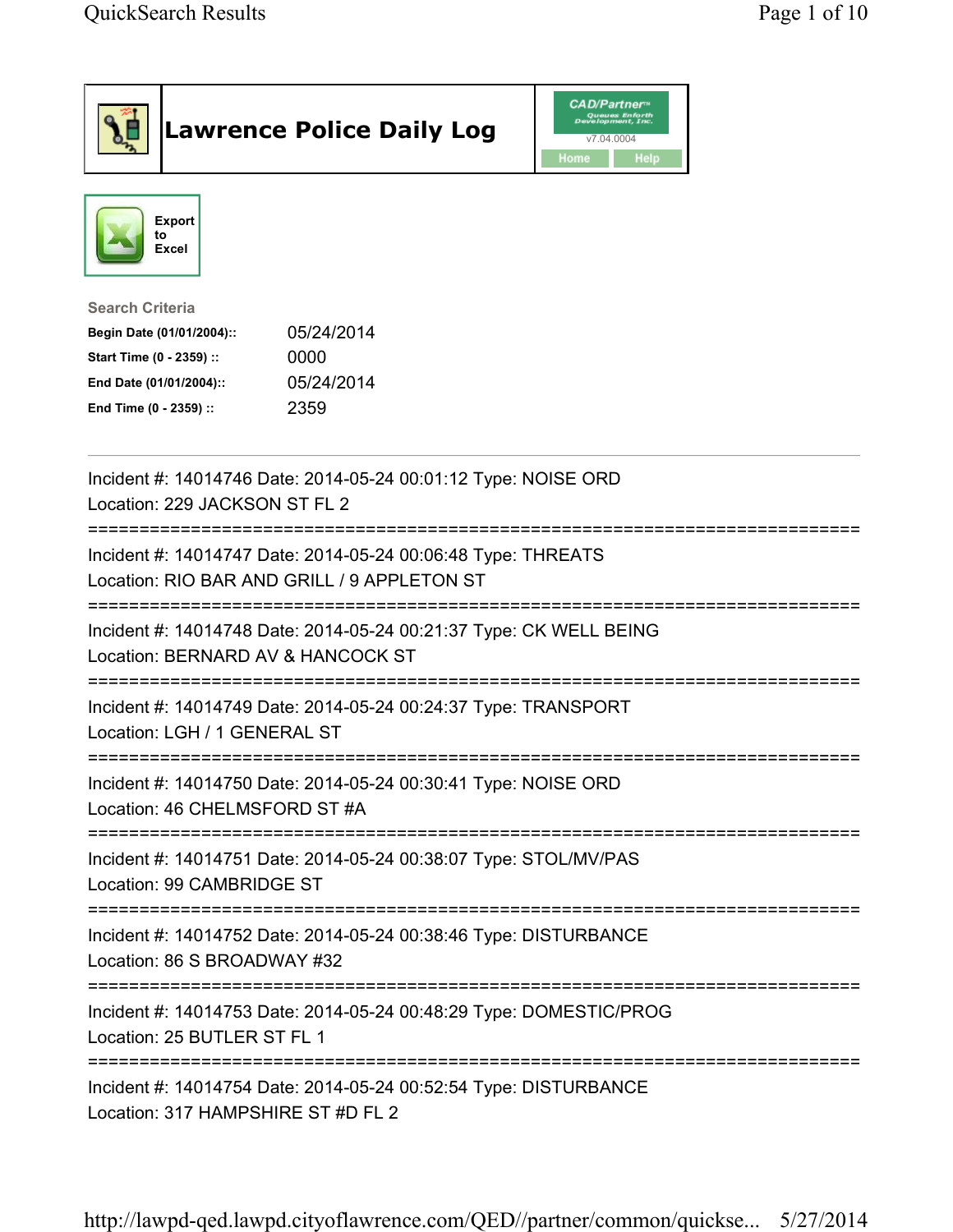| Incident #: 14014755 Date: 2014-05-24 00:55:18 Type: LOUD NOISE<br>Location: 20 CAMBRIDGE ST<br>===================                                      |
|----------------------------------------------------------------------------------------------------------------------------------------------------------|
| Incident #: 14014756 Date: 2014-05-24 01:04:53 Type: ROBBERY UNARM<br>Location: COMMON ST & JACKSON ST<br>=====================================          |
| Incident #: 14014757 Date: 2014-05-24 01:34:56 Type: ALARMS<br>Location: 49 WALNUT ST<br>================================                                |
| Incident #: 14014758 Date: 2014-05-24 02:06:35 Type: GANG<br>Location: 9 APPLETON ST                                                                     |
| Incident #: 14014759 Date: 2014-05-24 02:09:17 Type: DISTURBANCE<br>Location: BIG CITY BAR AND GRILLE / 65 MERRIMACK ST                                  |
| Incident #: 14014760 Date: 2014-05-24 02:39:37 Type: ALARMS<br>Location: 72 NESMITH ST                                                                   |
| Incident #: 14014761 Date: 2014-05-24 02:42:10 Type: MAL DAMAGE<br>Location: METHUEN ST & UNION ST                                                       |
| Incident #: 14014762 Date: 2014-05-24 03:07:18 Type: DISORDERLY<br>Location: 414 ESSEX ST                                                                |
| Incident #: 14014763 Date: 2014-05-24 03:14:21 Type: UNWANTEDGUEST<br>Location: 208 S BROADWAY                                                           |
| Incident #: 14014764 Date: 2014-05-24 03:35:41 Type: DISORDERLY<br>Location: 141 BERKELEY ST                                                             |
| Incident #: 14014765 Date: 2014-05-24 03:55:29 Type: GUN CALL<br>Location: 202 LAWRENCE ST                                                               |
| Incident #: 14014766 Date: 2014-05-24 05:02:09 Type: TOW OF M/V<br>Location: 305 WATER ST                                                                |
| =============================<br>Incident #: 14014767 Date: 2014-05-24 05:24:05 Type: UNWANTEDGUEST<br>Location: COADY'S TOWING SERVICE / 139 MARSTON ST |
| Incident #: 14014768 Date: 2014-05-24 06:45:59 Type: ALARMS<br>Continue AEE MADOTOM OT                                                                   |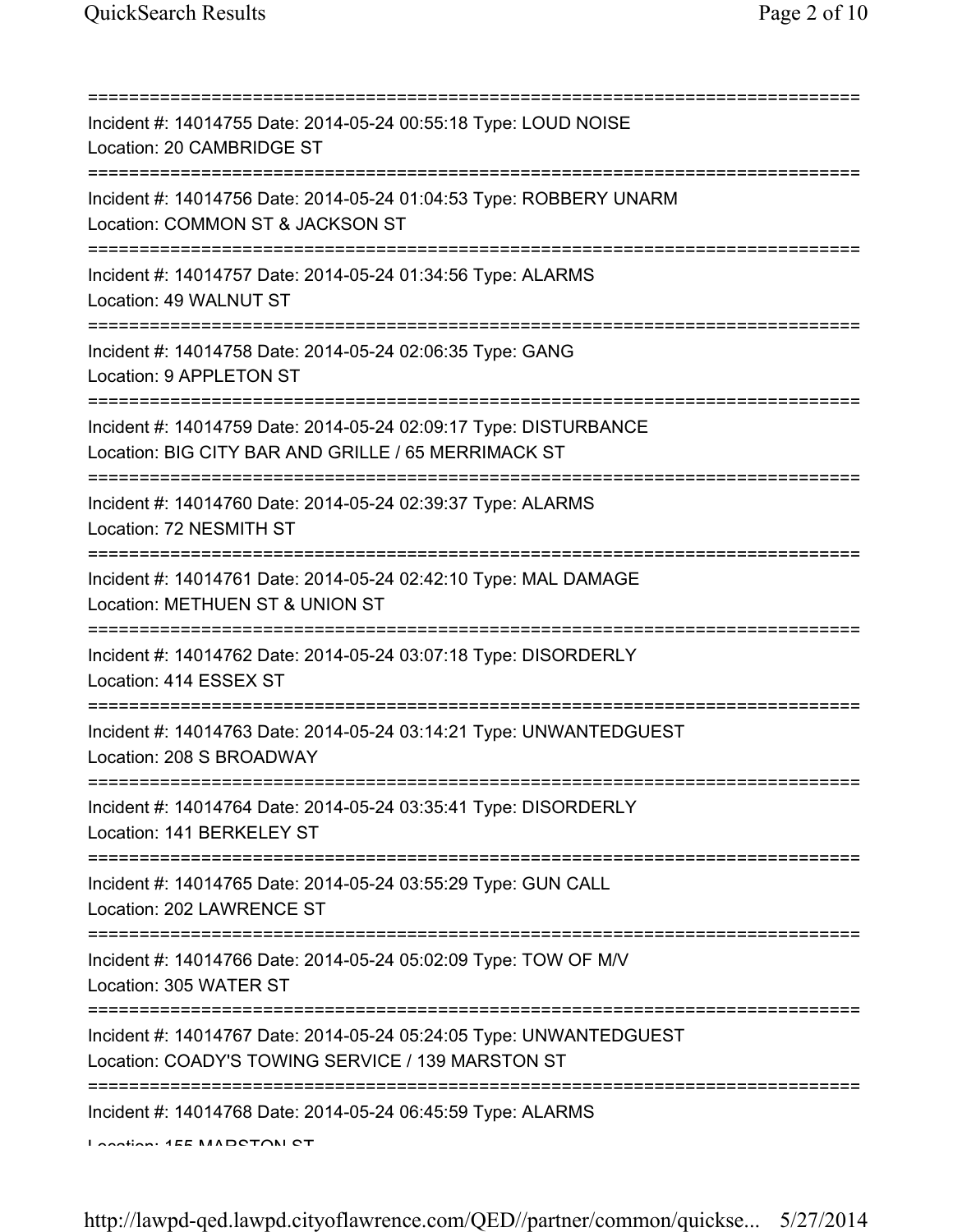| Incident #: 14014769 Date: 2014-05-24 07:09:42 Type: FIGHT<br>Location: 128 LAWRENCE ST<br>=======================<br>Incident #: 14014770 Date: 2014-05-24 07:12:04 Type: DOMESTIC/PROG<br>Location: 316 LAWRENCE ST FL 1<br>Incident #: 14014771 Date: 2014-05-24 08:09:19 Type: ALARMS<br>Location: CITY HALL / 200 COMMON ST<br>Incident #: 14014772 Date: 2014-05-24 08:10:16 Type: ALARMS<br>Location: 10 MT VERNON CIR<br>Incident #: 14014773 Date: 2014-05-24 08:42:05 Type: DISTURBANCE<br>Location: 256 ESSEX ST #304 |
|----------------------------------------------------------------------------------------------------------------------------------------------------------------------------------------------------------------------------------------------------------------------------------------------------------------------------------------------------------------------------------------------------------------------------------------------------------------------------------------------------------------------------------|
|                                                                                                                                                                                                                                                                                                                                                                                                                                                                                                                                  |
|                                                                                                                                                                                                                                                                                                                                                                                                                                                                                                                                  |
|                                                                                                                                                                                                                                                                                                                                                                                                                                                                                                                                  |
|                                                                                                                                                                                                                                                                                                                                                                                                                                                                                                                                  |
|                                                                                                                                                                                                                                                                                                                                                                                                                                                                                                                                  |
| Incident #: 14014774 Date: 2014-05-24 08:49:13 Type: B&E/PAST<br>Location: HELFRICH BROTHERS / 39 MERRIMACK ST                                                                                                                                                                                                                                                                                                                                                                                                                   |
| Incident #: 14014775 Date: 2014-05-24 08:56:20 Type: B&E/MV/PAST<br>Location: 356 SOUTH UNION ST<br>========================<br>:===========                                                                                                                                                                                                                                                                                                                                                                                     |
| Incident #: 14014776 Date: 2014-05-24 09:00:12 Type: ALARMS<br>Location: BRITISH CLUB / 86 CAMBRIDGE ST<br>===========================                                                                                                                                                                                                                                                                                                                                                                                           |
| Incident #: 14014777 Date: 2014-05-24 09:12:21 Type: STOL/MV/PAS<br>Location: 700 ESSEX ST                                                                                                                                                                                                                                                                                                                                                                                                                                       |
| Incident #: 14014778 Date: 2014-05-24 09:21:40 Type: STOL/MV/PAS<br>Location: 132 SPRINGFIELD ST                                                                                                                                                                                                                                                                                                                                                                                                                                 |
| Incident #: 14014779 Date: 2014-05-24 09:33:34 Type: 209A/VIOLATION<br>Location: 34 LINEHAN ST                                                                                                                                                                                                                                                                                                                                                                                                                                   |
| Incident #: 14014780 Date: 2014-05-24 10:10:21 Type: COUNTERFEIT<br>Location: HAFFNERS GAS STATION / 194 S BROADWAY                                                                                                                                                                                                                                                                                                                                                                                                              |
| Incident #: 14014781 Date: 2014-05-24 10:34:35 Type: MAL DAMAGE<br>Location: CANAL ST & MILL ST                                                                                                                                                                                                                                                                                                                                                                                                                                  |
| Incident #: 14014782 Date: 2014-05-24 10:50:59 Type: ALARM/HOLD                                                                                                                                                                                                                                                                                                                                                                                                                                                                  |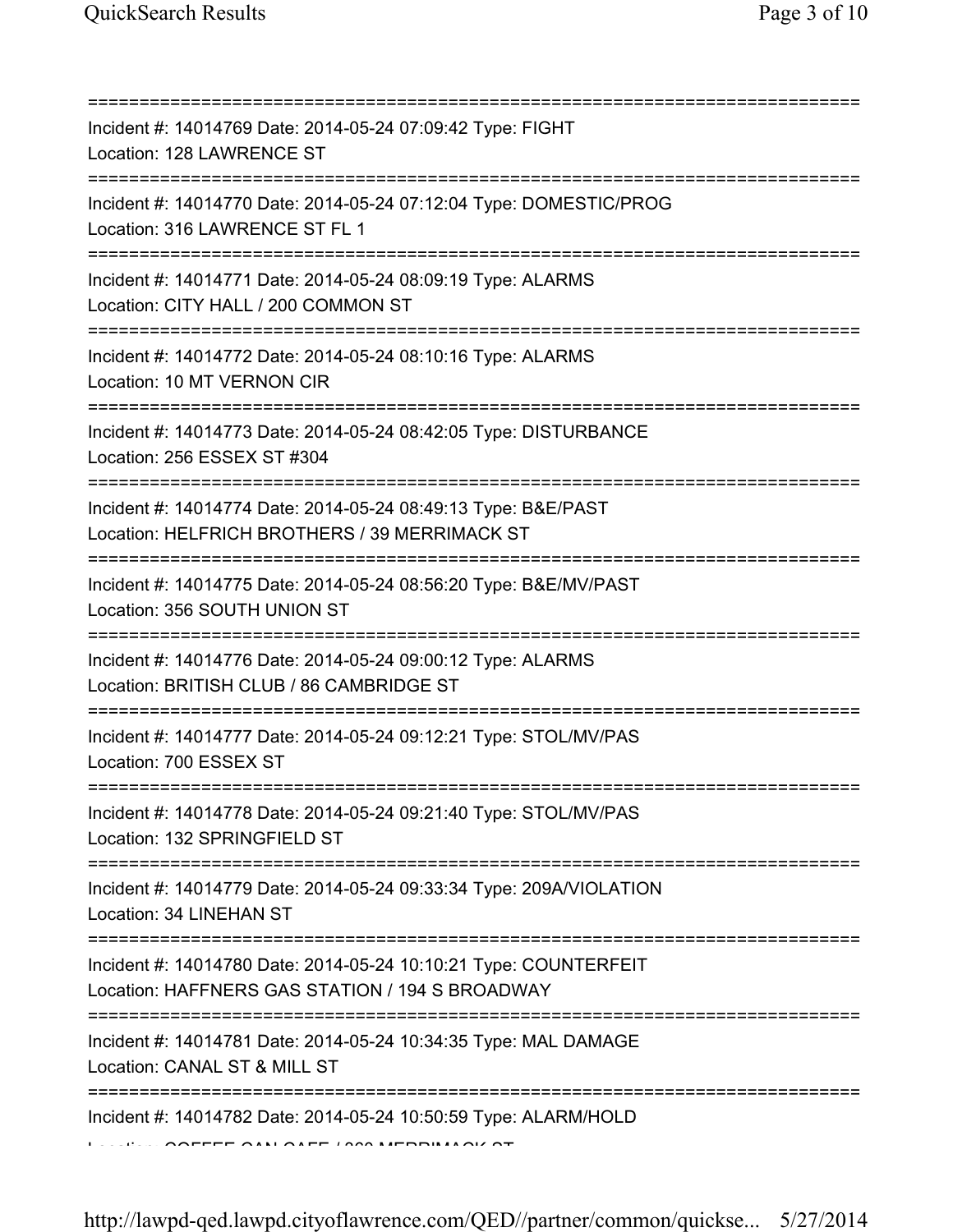=========================================================================== Incident #: 14014783 Date: 2014-05-24 10:55:20 Type: SUS PERS/MV Location: 5 BERKELEY ST =========================================================================== Incident #: 14014784 Date: 2014-05-24 11:18:24 Type: GUN CALL Location: 33 BROOK ST =========================================================================== Incident #: 14014785 Date: 2014-05-24 11:22:06 Type: B&E/PROG Location: 32 HALL ST =========================================================================== Incident #: 14014786 Date: 2014-05-24 11:27:14 Type: STOL/MV/PAS Location: 14 AMES ST =========================================================================== Incident #: 14014787 Date: 2014-05-24 11:27:49 Type: ALARM/HOLD Location: 30 S BROADWAY =========================================================================== Incident #: 14014789 Date: 2014-05-24 11:32:39 Type: LARCENY/PAST Location: ARLINGTON SCHOOL / 150 ARLINGTON ST =========================================================================== Incident #: 14014788 Date: 2014-05-24 11:38:46 Type: ALARMS Location: 665 HAVERHILL ST =========================================================================== Incident #: 14014790 Date: 2014-05-24 11:43:49 Type: DOMESTIC/PROG Location: 269 CYPRESS AV =========================================================================== Incident #: 14014791 Date: 2014-05-24 12:02:58 Type: AUTO ACC/NO PI Location: BROADWAY & COMMON ST =========================================================================== Incident #: 14014792 Date: 2014-05-24 12:11:51 Type: ALARM/HOLD Location: ALR CONTRACTING / 82 DRACUT ST =========================================================================== Incident #: 14014793 Date: 2014-05-24 12:13:31 Type: DOMESTIC/PROG Location: 202 LAWRENCE ST FL 3 =========================================================================== Incident #: 14014794 Date: 2014-05-24 12:25:16 Type: TOW OF M/V Location: BROOK ST & UNION ST =========================================================================== Incident #: 14014795 Date: 2014-05-24 12:40:14 Type: FIGHT Location: 324 PROSPECT ST FL 2 =========================================================================== Incident #: 14014796 Date: 2014-05-24 12:58:42 Type: GENERAL SERV Location: MERRIMACK ST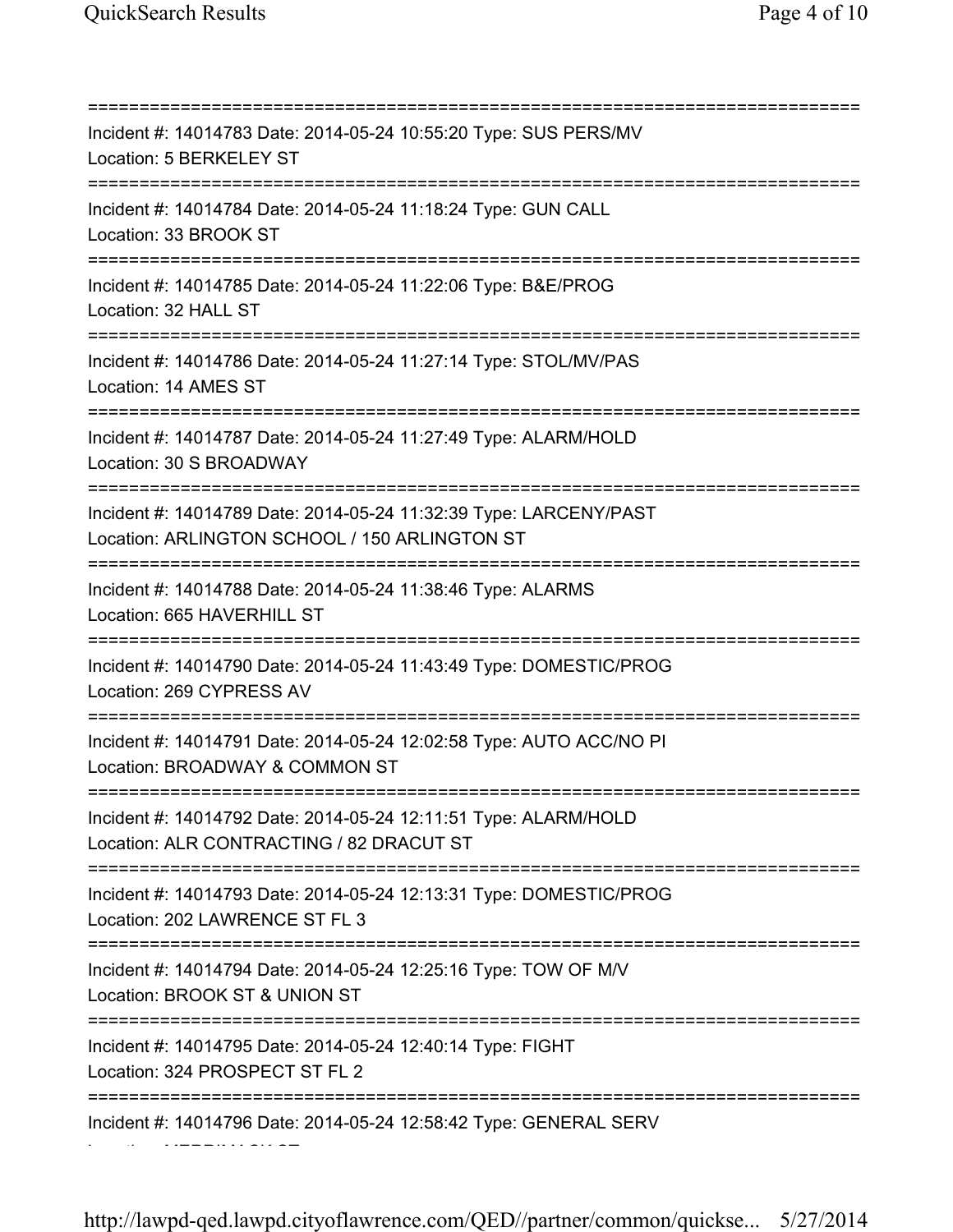=========================================================================== Incident #: 14014797 Date: 2014-05-24 13:53:59 Type: A&B PROG Location: ST MARY'S CEMETARY GARAGE / 29 BARKER ST =========================================================================== Incident #: 14014798 Date: 2014-05-24 14:10:58 Type: CK WELL BEING Location: 19 JORDAN ST #1 =========================================================================== Incident #: 14014799 Date: 2014-05-24 14:16:56 Type: HIT & RUN PED Location: KNOX ST & PROSPECT ST =========================================================================== Incident #: 14014800 Date: 2014-05-24 14:32:13 Type: B&E/MV/PAST Location: 107 FOSTER ST =========================================================================== Incident #: 14014801 Date: 2014-05-24 14:45:01 Type: M/V STOP Location: LAWRENCE ST & METHUEN ST =========================================================================== Incident #: 14014802 Date: 2014-05-24 14:56:48 Type: NOISE ORD Location: 193 UNION ST =========================================================================== Incident #: 14014804 Date: 2014-05-24 15:06:51 Type: CK WELL BEING Location: 20 ALLSTON ST #D =========================================================================== Incident #: 14014803 Date: 2014-05-24 15:11:35 Type: MEDIC SUPPORT Location: 6 HALL ST =========================================================================== Incident #: 14014805 Date: 2014-05-24 15:33:14 Type: DISTURBANCE Location: DUNKIN DONUTS / 99 WINTHROP AV =========================================================================== Incident #: 14014806 Date: 2014-05-24 16:01:38 Type: ALARMS Location: 30 MT VERNON ST =========================================================================== Incident #: 14014807 Date: 2014-05-24 16:18:02 Type: RECOV/STOL/MV Location: 237 PROSPECT ST =========================================================================== Incident #: 14014809 Date: 2014-05-24 16:33:03 Type: CK WELL BEING Location: 189 ABBOTT ST =========================================================================== Incident #: 14014808 Date: 2014-05-24 16:34:57 Type: 209A/SERVE Location: 162 FRANKLIN ST =========================================================================== Incident #: 14014810 Date: 2014-05-24 16:49:02 Type: UNWANTEDGUEST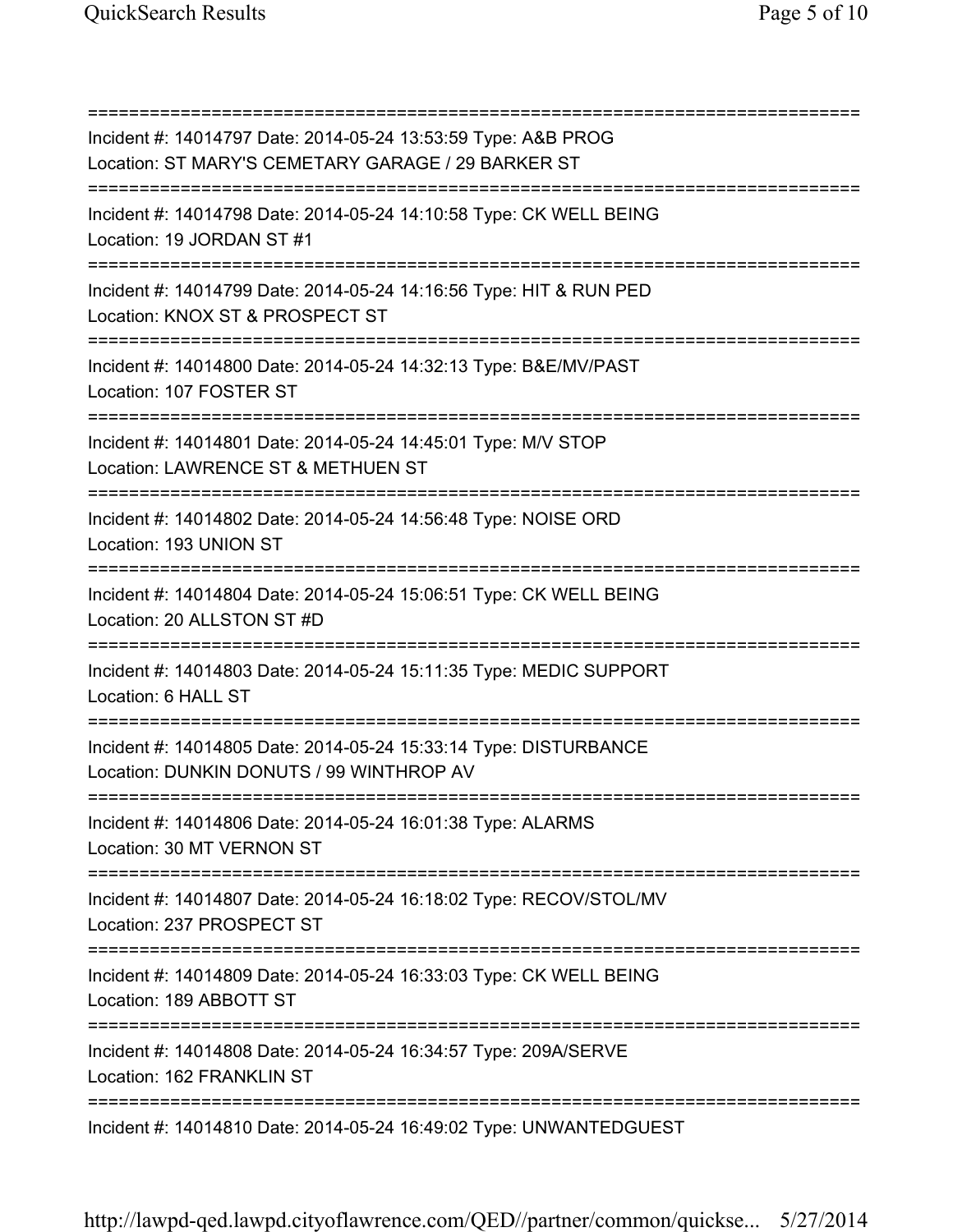=========================================================================== Incident #: 14014811 Date: 2014-05-24 17:04:39 Type: LOUD NOISE Location: 141 WOODLAND ST =========================================================================== Incident #: 14014812 Date: 2014-05-24 17:19:31 Type: LOUD NOISE Location: 92 BENNINGTON ST =========================================================================== Incident #: 14014813 Date: 2014-05-24 17:23:29 Type: M/V STOP Location: 145 MARGIN ST =========================================================================== Incident #: 14014814 Date: 2014-05-24 17:49:02 Type: NOISE ORD Location: BAILEY ST & OSGOOD ST =========================================================================== Incident #: 14014815 Date: 2014-05-24 17:51:46 Type: LOUD NOISE Location: 26 ORCHARD ST =========================================================================== Incident #: 14014816 Date: 2014-05-24 17:54:33 Type: A&B PAST Location: ST ANTHONYS CHURCH / AMESBURY ST & LAWRENCE ST =========================================================================== Incident #: 14014817 Date: 2014-05-24 17:57:06 Type: NOISE ORD Location: 7 VINE ST =========================================================================== Incident #: 14014818 Date: 2014-05-24 18:00:15 Type: INVEST CONT Location: 152 MT VERNON ST =========================================================================== Incident #: 14014819 Date: 2014-05-24 18:02:38 Type: NOISE ORD Location: 126 SPRUCE ST FL 3 =========================================================================== Incident #: 14014821 Date: 2014-05-24 18:10:25 Type: NOISE ORD Location: 60 MAPLE ST =========================================================================== Incident #: 14014820 Date: 2014-05-24 18:10:33 Type: NOISE ORD Location: 21 DOYLE ST =========================================================================== Incident #: 14014822 Date: 2014-05-24 18:14:44 Type: SPECIAL CHECK Location: 180 AUBURN ST =========================================================================== Incident #: 14014823 Date: 2014-05-24 18:23:13 Type: DOMESTIC/PROG Location: 81 HANCOCK ST =========================================================================== Incident #: 14014824 Date: 2014-05-24 18:38:08 Type: NOISE ORD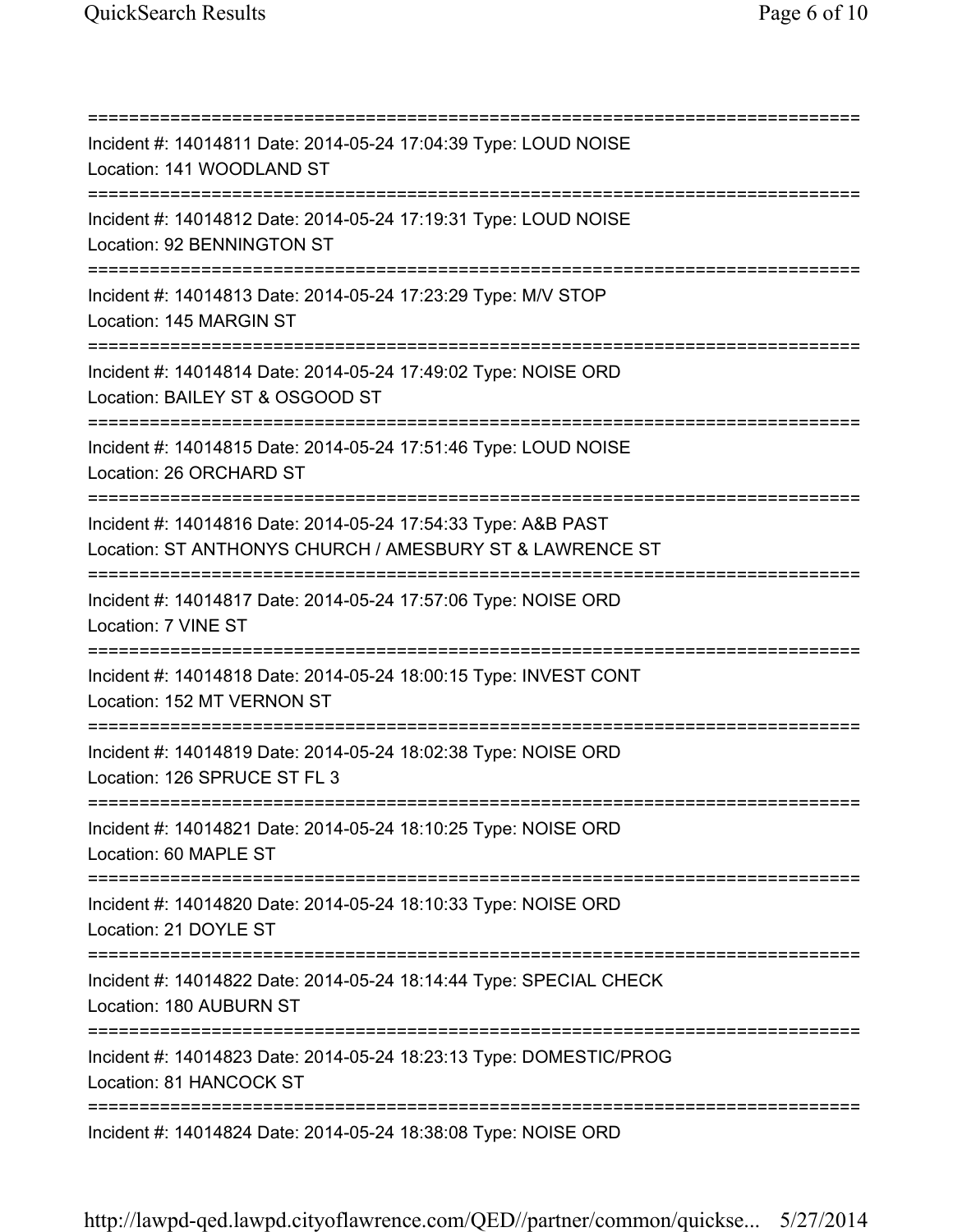| Location: MAY ST & MANCHESTER ST                                                                                               |
|--------------------------------------------------------------------------------------------------------------------------------|
| Incident #: 14014825 Date: 2014-05-24 18:39:03 Type: ALARM/BURG<br>Location: 32 STEVENS AV                                     |
| Incident #: 14014826 Date: 2014-05-24 18:41:52 Type: NOISE ORD<br>Location: 142 MARGIN ST                                      |
| Incident #: 14014827 Date: 2014-05-24 18:43:46 Type: AUTO ACC/NO PI<br>Location: 9 ALBION ST                                   |
| Incident #: 14014828 Date: 2014-05-24 18:51:37 Type: TOW OF M/V<br>Location: 9 GROVE ST<br>-----------------------             |
| Incident #: 14014830 Date: 2014-05-24 18:58:57 Type: LOUD NOISE<br>Location: 26 PHILLIPS ST FL 1<br>===================        |
| Incident #: 14014829 Date: 2014-05-24 18:58:58 Type: TOW OF M/V<br>Location: CVS PHARMACY / 266 BROADWAY                       |
| Incident #: 14014831 Date: 2014-05-24 19:08:41 Type: DOMESTIC/PROG<br>Location: 81 HANCOCK ST                                  |
| Incident #: 14014832 Date: 2014-05-24 19:24:57 Type: DOMESTIC/PAST<br>Location: 131 BENNINGTON ST FL 1ST                       |
| Incident #: 14014833 Date: 2014-05-24 19:49:18 Type: LOUD NOISE<br>Location: 26 ORCHARD ST                                     |
| Incident #: 14014834 Date: 2014-05-24 19:59:05 Type: RECOV/STOL/MV<br>Location: 85 OXFORD ST                                   |
| Incident #: 14014835 Date: 2014-05-24 20:02:40 Type: SUS PERS/MV<br>Location: ANDOVER ST & STATE ST<br>======================= |
| Incident #: 14014836 Date: 2014-05-24 20:10:16 Type: SUS PERS/MV<br>Location: E PLEASANT ST & JOHN ST<br>==========            |
| Incident #: 14014837 Date: 2014-05-24 20:17:27 Type: LOUD NOISE<br>Location: 127 OSGOOD ST                                     |
| Incident #: 11011020 Data: 2011 0E 21 20:20:21 Tune: 10D DACT                                                                  |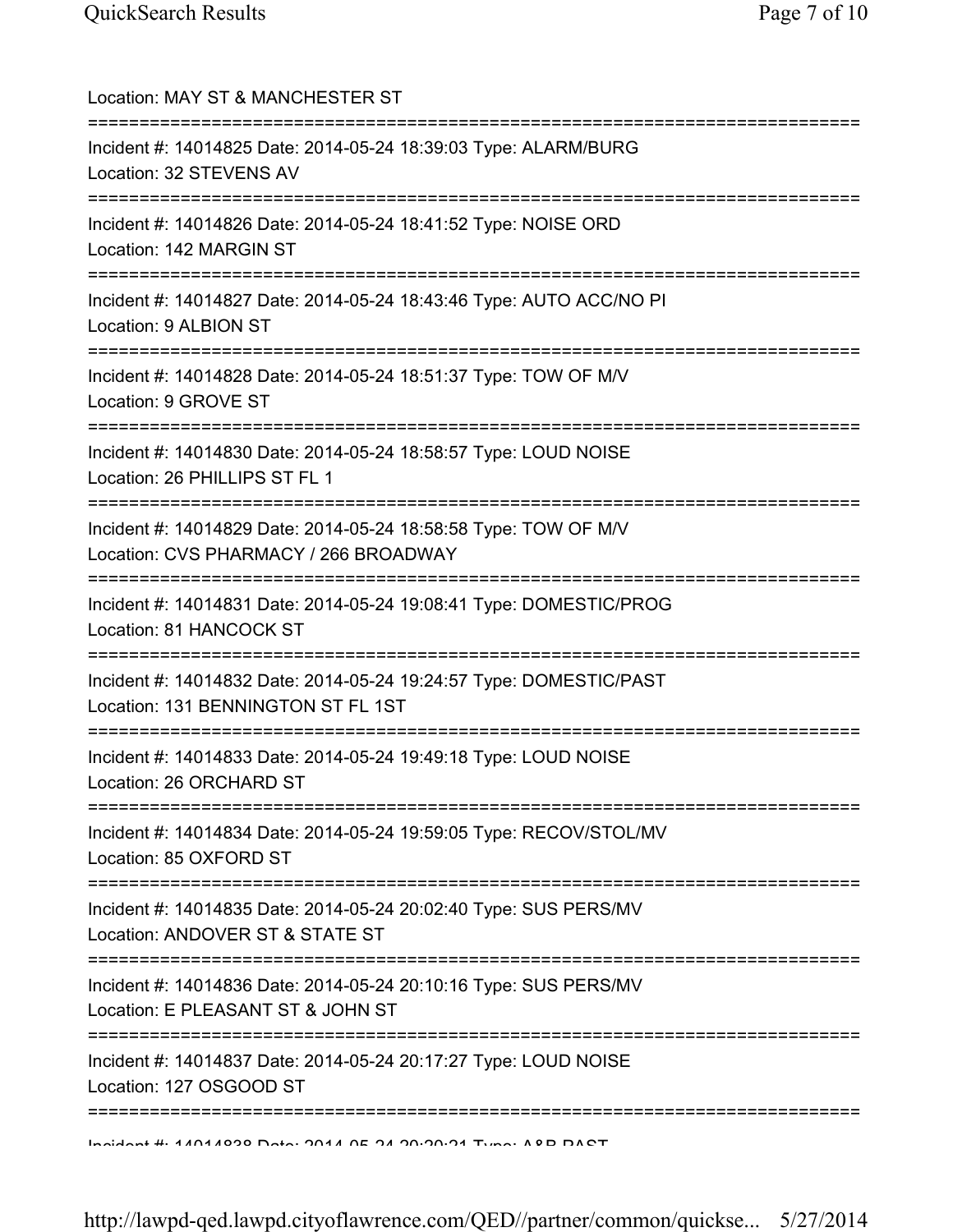| Location: 280 LAWRENCE ST FL 1                                                                                                     |
|------------------------------------------------------------------------------------------------------------------------------------|
| Incident #: 14014839 Date: 2014-05-24 20:30:07 Type: GUN CALL<br>Location: 229 E HAVERHILL ST FL 4                                 |
| Incident #: 14014840 Date: 2014-05-24 21:01:19 Type: LOUD NOISE<br>Location: 28 PHILLIPS ST<br>=================================== |
| Incident #: 14014841 Date: 2014-05-24 21:07:09 Type: MISSING PERS<br>Location: 51 DRACUT ST                                        |
| Incident #: 14014843 Date: 2014-05-24 21:17:00 Type: ALARMS<br>Location: DUNKIN DONUTS / 50 S BROADWAY                             |
| Incident #: 14014842 Date: 2014-05-24 21:17:21 Type: HIT & RUN M/V<br>Location: 11 ALBION ST                                       |
| Incident #: 14014844 Date: 2014-05-24 21:34:09 Type: GENERAL SERV<br>Location: 40 WEARE ST                                         |
| Incident #: 14014845 Date: 2014-05-24 21:48:08 Type: FIGHT<br>Location: 27 ORCHARD ST                                              |
| Incident #: 14014846 Date: 2014-05-24 21:50:29 Type: CK WELL BEING<br>Location: 133 S BROADWAY #204                                |
| Incident #: 14014847 Date: 2014-05-24 21:51:36 Type: AUTO ACC/NO PI<br>Location: COMMON ST & JACKSON ST                            |
| Incident #: 14014848 Date: 2014-05-24 21:58:09 Type: LOUD NOISE<br>Location: 20 CAMBRIDGE ST                                       |
| Incident #: 14014849 Date: 2014-05-24 22:00:43 Type: NOISE ORD<br>Location: 19 PHILLIPS ST                                         |
| Incident #: 14014850 Date: 2014-05-24 22:04:52 Type: LOUD NOISE<br>Location: 151 WEST ST                                           |
| Incident #: 14014851 Date: 2014-05-24 22:16:28 Type: M/V STOP<br>Location: SUPERIOR CLEANERS / 37 ESSEX ST                         |
|                                                                                                                                    |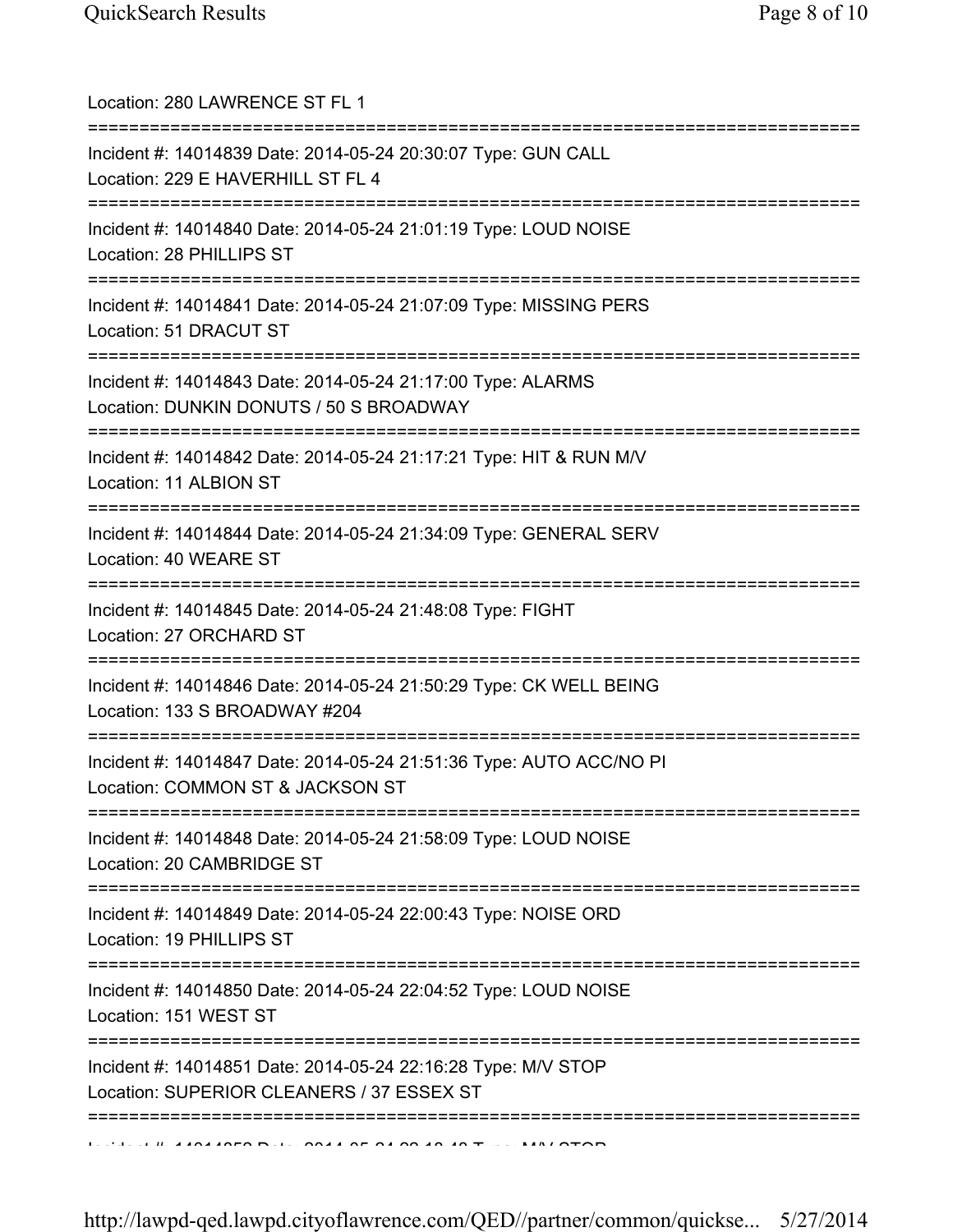| Location: ESSEX ST & MILL ST                                                                                                           |
|----------------------------------------------------------------------------------------------------------------------------------------|
| Incident #: 14014853 Date: 2014-05-24 22:20:21 Type: LOUD NOISE<br>Location: 83 ALLSTON ST                                             |
| Incident #: 14014854 Date: 2014-05-24 22:22:40 Type: LOUD NOISE<br>Location: 15 CROSBY ST FL 2                                         |
| Incident #: 14014855 Date: 2014-05-24 22:58:08 Type: LOUD NOISE<br>Location: 42 CROSS ST                                               |
| Incident #: 14014856 Date: 2014-05-24 23:01:57 Type: LOUD NOISE<br>Location: 42 STORROW ST                                             |
| Incident #: 14014857 Date: 2014-05-24 23:09:26 Type: HIT & RUN M/V<br>Location: FERN ST & LAWRENCE ST<br>==========================    |
| Incident #: 14014858 Date: 2014-05-24 23:16:13 Type: NOISE ORD<br>Location: JOWA / null                                                |
| Incident #: 14014859 Date: 2014-05-24 23:21:54 Type: NOISE ORD<br>Location: 193 UNION ST FL 1                                          |
| Incident #: 14014860 Date: 2014-05-24 23:24:13 Type: DISTURBANCE<br>Location: JIM'S SUB SHOP / 268 S BROADWAY                          |
| ================================<br>Incident #: 14014861 Date: 2014-05-24 23:26:53 Type: LOUD NOISE<br>Location: 9 1/2 TREMONT ST FL 1 |
| Incident #: 14014862 Date: 2014-05-24 23:30:38 Type: DISORDERLY<br>Location: JIMS KABOB / 277 MERRIMACK ST                             |
| Incident #: 14014863 Date: 2014-05-24 23:33:13 Type: NOISE ORD<br>Location: 3 MT VERNON ST                                             |
| Incident #: 14014864 Date: 2014-05-24 23:55:02 Type: NOISE ORD<br>Location: 6 HAVERHILL ST                                             |
| Incident #: 14014865 Date: 2014-05-24 23:55:51 Type: ALARM/BURG<br>Location: SOCIAL SECURITY / 439 S UNION ST                          |
|                                                                                                                                        |